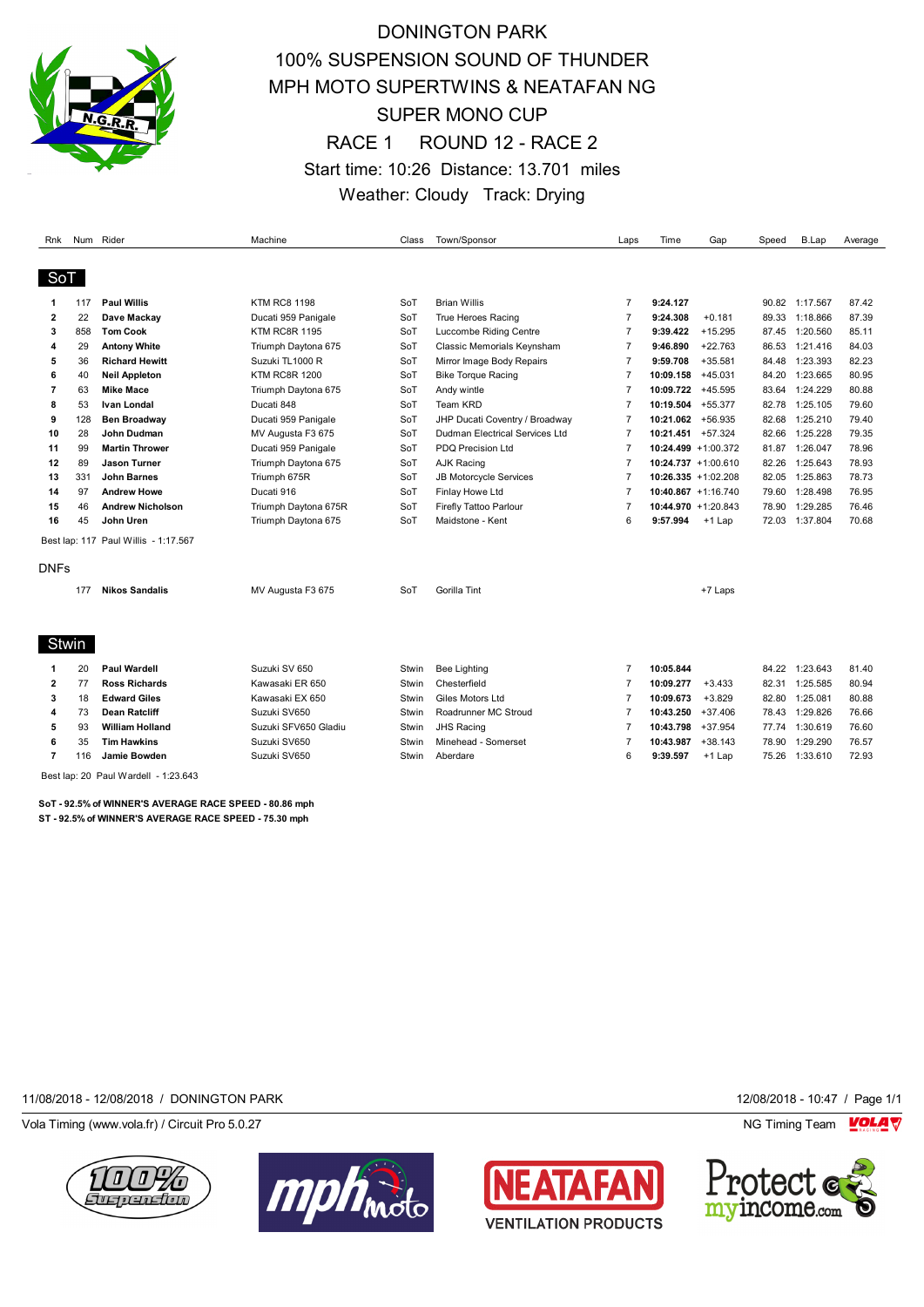

## DONINGTON PARK 100% SUSPENSION SOUND OF THUNDER MPH MOTO SUPERTWINS & NEATAFAN NG SUPER MONO CUP RACE 12 ROUND 12 - RACE 3 Start time: 14:16 Distance: 15.658 miles Weather: Cloudy Track: Dry

| Rnk            |     | Num Rider                                       | Machine              | Class | Town/Sponsor                          | Laps           | Time                | Gap       | Speed | <b>B.Lap</b>   | Average |
|----------------|-----|-------------------------------------------------|----------------------|-------|---------------------------------------|----------------|---------------------|-----------|-------|----------------|---------|
|                |     |                                                 |                      |       |                                       |                |                     |           |       |                |         |
| SoT            |     |                                                 |                      |       |                                       |                |                     |           |       |                |         |
| 1              | 22  | Dave Mackay                                     | Ducati 959 Panigale  | SoT   | True Heroes Racing                    | 8              | 10:05.563           |           |       | 95.31 1:13.912 | 93.07   |
| $\mathbf{2}$   | 858 | <b>Tom Cook</b>                                 | <b>KTM RC8R 1195</b> | SoT   | Luccombe Riding Centre                | 8              | 10:22.624 +17.061   |           | 92.05 | 1:16.534       | 90.52   |
| 3              | 128 | <b>Ben Broadway</b>                             | Ducati 959 Panigale  | SoT   | JHP Ducati Coventry / Broadway        | 8              | 10:25.816           | $+20.253$ | 92.34 | 1:16.293       | 90.06   |
| 4              | 63  | <b>Mike Mace</b>                                | Triumph Daytona 675  | SoT   | Andy wintle                           | 8              | 10:27.027           | $+21.464$ | 92.44 | 1:16.207       | 89.88   |
| 5              | 40  | <b>Neil Appleton</b>                            | <b>KTM RC8R 1200</b> | SoT   | <b>Bike Torque Racing</b>             | 8              | 10:32.747           | $+27.184$ | 90.46 | 1:17.877       | 89.07   |
| 6              | 29  | <b>Antony White</b>                             | Triumph Daytona 675  | SoT   | Classic Memorials Keynsham            | 8              | 10:33.201           | +27.638   | 91.40 | 1:17.079       | 89.01   |
| 7              | 36  | <b>Richard Hewitt</b>                           | Suzuki TL1000 R      | SoT   | Mirror Image Body Repairs             | 8              | 10:50.934           | $+45.371$ |       | 89.81 1:18.441 | 86.58   |
| 8              | 89  | <b>Jason Turner</b>                             | Triumph Daytona 675  | SoT   | <b>AJK Racing</b>                     | 8              | 10:54.796           | $+49.233$ |       | 87.72 1:20.311 | 86.07   |
| 9              | 120 | <b>James Buchanan</b>                           | Triumph Daytona 675  | SoT   | Architectural Coatings Ltd            | 8              | 10:55.343           | +49.780   | 88.83 | 1:19.305       | 86.00   |
| 10             | 28  | John Dudman                                     | MV Augusta F3 675    | SoT   | <b>Dudman Electrical Services Ltd</b> | 8              | 10:56.675           | $+51.112$ | 88.07 | 1:19.994       | 85.82   |
| 11             | 53  | Ivan Londal                                     | Ducati 848           | SoT   | Team KRD                              | 8              | 11:01.366           | $+55.803$ | 87.15 | 1:20.836       | 85.21   |
| 12             | 31  | <b>Wayne Pither</b>                             | Triumph 675          | SoT   | Supreme Engineering / Bas Asse        | 8              | 11:03.259           | +57.696   | 86.84 | 1:21.125       | 84.97   |
| 13             | 97  | <b>Andrew Howe</b>                              | Ducati 916           | SoT   | Finlay Howe Ltd                       | 8              | 11:03.830           | +58.267   | 86.83 | 1:21.133       | 84.90   |
| 14             | 46  | <b>Andrew Nicholson</b>                         | Triumph Daytona 675R | SoT   | Firefly Tattoo Parlour                | 8              | 11:04.120 +58.557   |           | 87.28 | 1:20.713       | 84.86   |
| 15             | 99  | <b>Martin Thrower</b>                           | Ducati 959 Panigale  | SoT   | PDQ Precision Ltd                     | 8              | 11:18.322 +1:12.759 |           | 85.87 | 1:22.043       | 83.08   |
| 16             | 331 | <b>John Barnes</b>                              | Triumph 675R         | SoT   | <b>JB Motorcycle Services</b>         | 7              | 10:14.903           | $+1$ Lap  | 81.98 | 1:25.934       | 80.20   |
| 17             | 45  | John Uren                                       | Triumph Daytona 675  | SoT   | Maidstone - Kent                      | $\overline{7}$ | 10:16.188           | $+1$ Lap  | 81.72 | 1:26.201       | 80.03   |
| 18             | 177 | <b>Nikos Sandalis</b>                           | MV Augusta F3 675    | SoT   | Gorilla Tint                          | $\overline{7}$ | 10:44.885           | $+1$ Lap  | 79.83 | 1:28.244       | 76.47   |
|                |     | Best lap: 22 Dave Mackay - 1:13.912             |                      |       |                                       |                |                     |           |       |                |         |
|                |     |                                                 |                      |       |                                       |                |                     |           |       |                |         |
| <b>DNFs</b>    |     |                                                 |                      |       |                                       |                |                     |           |       |                |         |
|                | 117 | <b>Paul Willis</b>                              | <b>KTM RC8 1198</b>  | SoT   | <b>Brian Willis</b>                   |                |                     | +8 Laps   |       | 94.13 1:14.840 |         |
|                |     |                                                 |                      |       |                                       |                |                     |           |       |                |         |
|                |     |                                                 |                      |       |                                       |                |                     |           |       |                |         |
| Stwin          |     |                                                 |                      |       |                                       |                |                     |           |       |                |         |
| 1              | 93  | <b>William Holland</b>                          | Suzuki SFV650 Gladiu | Stwin | <b>JHS Racing</b>                     | 8              | 10:29.713           |           |       | 91.37 1:17.102 | 89.50   |
| $\overline{2}$ | 77  | <b>Ross Richards</b>                            | Kawasaki ER 650      | Stwin | Chesterfield                          | 8              | 10:34.550           | $+4.837$  | 89.93 | 1:18.333       | 88.82   |
| 3              | 20  | <b>Paul Wardell</b>                             | Suzuki SV 650        | Stwin | <b>Bee Lighting</b>                   | 8              | 10:35.190           | $+5.477$  |       | 90.60 1:17.754 | 88.73   |
| 4              | 18  | <b>Edward Giles</b>                             | Kawasaki EX 650      | Stwin | Giles Motors Ltd                      | 8              | 10:44.785 +15.072   |           | 89.38 | 1:18.823       | 87.41   |
| 5              | 9   | <b>Alan Russell</b>                             | Ducati Monster 800   | Stwin | A & R Racing                          | 8              | 11:01.728           | $+32.015$ | 87.02 | 1:20.953       | 85.17   |
| 6              | 73  | <b>Dean Ratcliff</b>                            | Suzuki SV650         | Stwin | Roadrunner MC Stroud                  | 8              | 11:04.846           | $+35.133$ | 87.56 | 1:20.460       | 84.77   |
| 7              | 35  | <b>Tim Hawkins</b>                              | Suzuki SV650         | Stwin | Minehead - Somerset                   | 8              | 11:08.358           | $+38.645$ | 86.29 | 1:21.642       | 84.32   |
| 8              | 116 | Jamie Bowden                                    | Suzuki SV650         | Stwin | Aberdare                              | $\overline{7}$ | 10:43.620           | $+1$ Lap  | 77.96 | 1:30.365       | 76.62   |
|                |     | $\cdot$ $\cdot$ $\cdot$ $\cdot$ $\cdot$ $\cdot$ |                      |       |                                       |                |                     |           |       |                |         |

Best lap: 93 William Holland - 1:17.102

**SoT - 92.5% of winners average race speed - 86.09 mph STwin - 92.5% of winners average race speed - 82.79 mph**

11/08/2018 - 12/08/2018 / DONINGTON PARK 12/08/2018 - 14:32 / Page 1/1

Vola Timing (www.vola.fr) / Circuit Pro 5.0.27 **NG Timing Team Monet Constructs** NG Timing Team Monet Constructs







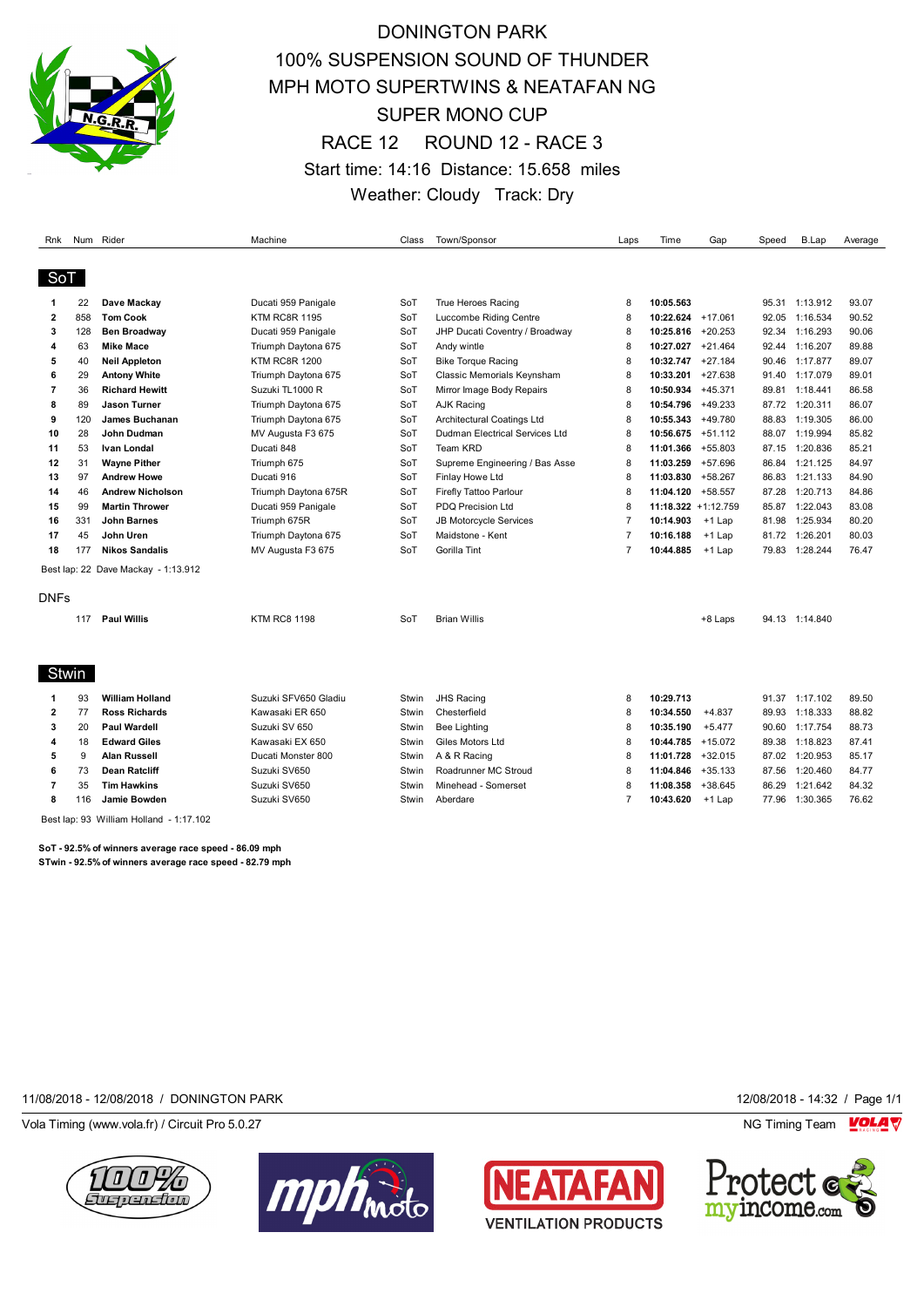

# DONINGTON PARK 100% SUSPENSION SOUND OF THUNDER MPH MOTO SUPERTWINS & NEATAFAN NG SUPER MONO CUP RACE 12 ROUND 12 - RACE 3 LAP TIMES

| Lap | Time         | Lap |                     | Time     |  | Lap            | Time                |
|-----|--------------|-----|---------------------|----------|--|----------------|---------------------|
|     | Alan Russell |     | <b>Antony White</b> |          |  |                | Dean Ratcliff       |
|     | <b>START</b> |     |                     |          |  |                |                     |
| 1   |              |     | <b>START</b>        |          |  |                | <b>START</b>        |
| 2   | 1:21.391     | 1   |                     |          |  | 1              |                     |
| 3   | 1:20.953     | 2   |                     | 1:18.445 |  | $\overline{2}$ | 1:24.116            |
| 4   | 1:21.310     | 3   |                     | 1:21.034 |  | 3              | 1:22.728            |
| 5   | 1:21.870     | 4   |                     | 1:17.722 |  | 4              | 1:22.788            |
| 6   | 1:21.798     | 5   |                     | 1:17.079 |  | 5              | 1:22.112            |
| 7   | 1:21.643     | 6   |                     | 1:17.287 |  | 6              | 1:21.557            |
| 8   | 1:21.028     | 7   |                     | 1:18.049 |  | 7              | 1:20.460            |
|     |              | 8   |                     | 1:17.927 |  | 8              | 1:21.462            |
|     | Andrew Howe  |     |                     |          |  |                |                     |
|     |              |     | Ben Broadway        |          |  |                | <b>Edward Giles</b> |
|     |              |     |                     |          |  |                |                     |

Dave Mackay

|   | <b>START</b> |
|---|--------------|
| 1 |              |
| 2 | 1:17.866     |
| 3 | 1:17.784     |
| 4 | 1:17.162     |
| 5 | 1:16.976     |
| 6 | 1:16.824     |
| 7 | 1:17.421     |
| 8 | 1:16.293     |

START

 **1:22.838 1:21.133** 1:21.599 1:22.202 1:21.646 1:21.883 1:21.774

|   | <b>START</b> |  |
|---|--------------|--|
| 1 |              |  |
| 2 | 1:22.495     |  |
| 3 | 1:21.524     |  |
| 4 | 1:21.470     |  |
| 5 | 1:21.787     |  |
| 6 | 1:21.323     |  |
| 7 | 1:20.713     |  |
| ጸ | 1:21.735     |  |

|   | <b>START</b> |
|---|--------------|
| 1 |              |
| 2 | 1:15.296     |
| 3 | 1:15.895     |
| 4 | 1:15.177     |
| 5 | 1:13.912     |
| 6 | 1:14.805     |
| 7 | 1:15.258     |
| 8 | 1:15.948     |

#### 11/08/2018 - 12/08/2018 / DONINGTON PARK 12/08/2018 - 14:32 / Page 1/3

Vola Timing (www.vola.fr) / Circuit Pro 5.0.27 **NG Timing Team MOLA View Area** NG Timing Team MOLA View Area NG Timing Team MOLA View Area NG Timing Team MOLA View Area NG Timing Team MOLA View Area NG Timing Team MOLA Vie









Ivan Londal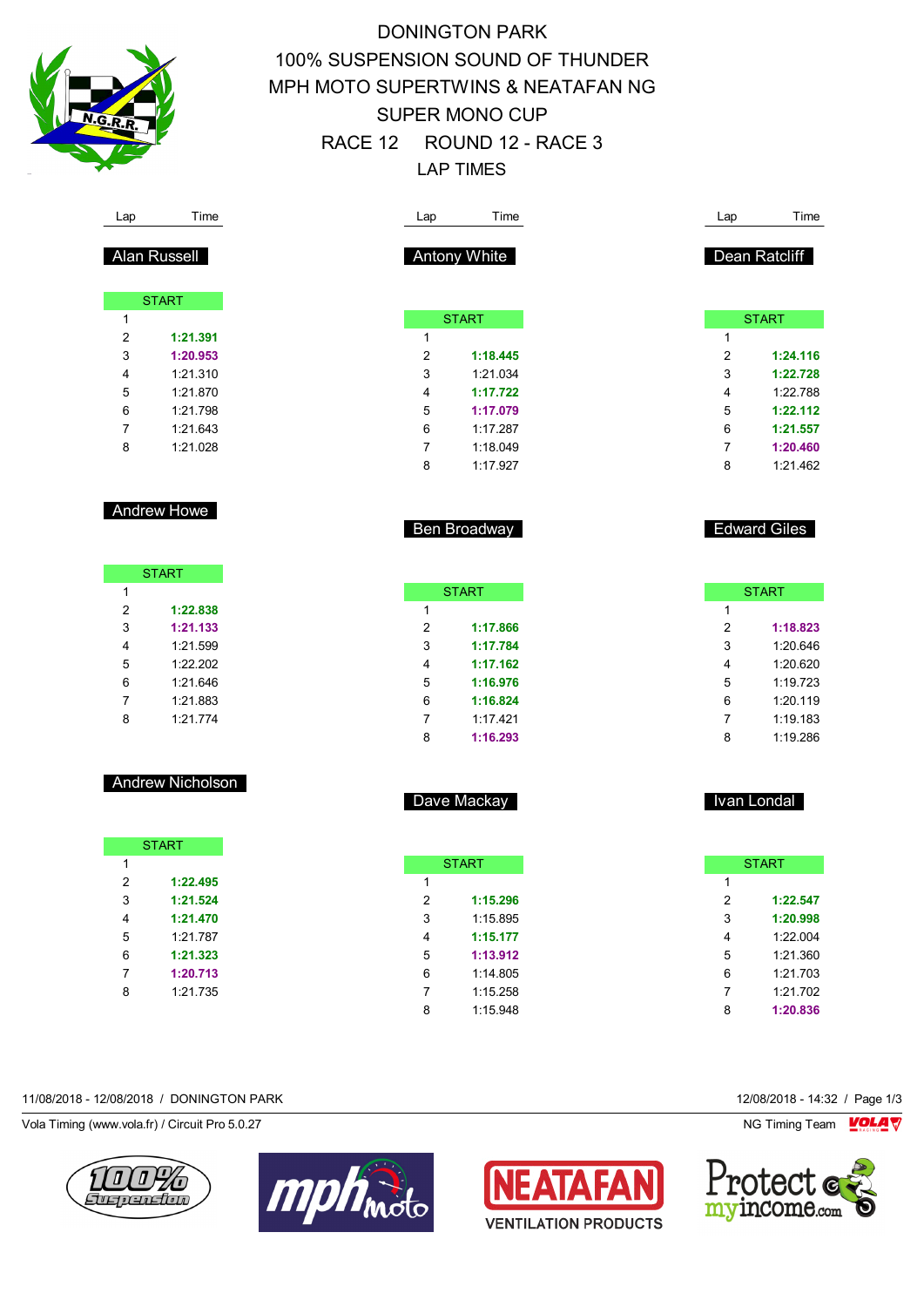DONINGTON PARK 100% SUSPENSION SOUND OF THUNDER MPH MOTO SUPERTWINS & NEATAFAN NG SUPER MONO CUP RACE 12 ROUND 12 - RACE 3 LAP TIMES

| Lap                     | Time           |                                             | Time<br>Lap                  |
|-------------------------|----------------|---------------------------------------------|------------------------------|
|                         |                |                                             |                              |
|                         | James Buchanan | John Dudman                                 | Neil Appleton                |
|                         |                |                                             |                              |
|                         | <b>START</b>   |                                             |                              |
| 1                       |                | <b>START</b>                                | <b>START</b>                 |
| $\overline{\mathbf{c}}$ | 1:21.801       | 1                                           | 1                            |
| 3                       | 1:20.620       | 2<br>1:21.195                               | 2<br>1:17.877                |
| 4                       | 1:19.305       | 3<br>1:20.002                               | 3<br>1:18.268                |
| 5                       | 1:21.333       | 4<br>1:20.299                               | 4<br>1:18.547                |
| 6                       | 1:20.635       | 5<br>1:21.480                               | 5<br>1:18.914                |
| 7                       | 1:20.618       | 6<br>1:19.994                               | 6<br>1:18.504                |
| 8                       | 1:20.665       | 7<br>1:20.900                               | 7<br>1:18.043                |
|                         |                | 8<br>1:22.765                               | 8<br>1:18.246                |
|                         |                |                                             |                              |
|                         | Jamie Bowden   | John Uren                                   | <b>Nikos Sandalis</b>        |
|                         | <b>START</b>   |                                             |                              |
| $\mathbf{1}$            |                | <b>START</b>                                | <b>START</b>                 |
| 2                       | 1:30.823       | $\mathbf{1}$                                | $\mathbf{1}$                 |
| 3                       | 1:31.727       | 2<br>1:27.456                               | 2<br>1:32.373                |
| 4                       | 1:30.704       | 3<br>1:26.201                               | 3<br>1:32.412                |
| 5                       | 1:31.833       | 1:26.517<br>4                               | 4<br>1:29.910                |
| 6                       | 1:30.365       | 5<br>1:27.414                               | 5<br>1:30.894                |
| 7                       | 1:32.271       | 6<br>1:26.772                               | 6<br>1:29.449                |
|                         |                | $\overline{7}$<br>1:26.369                  | $\overline{7}$<br>1:28.244   |
|                         | Jason Turner   |                                             |                              |
|                         |                | <b>Martin Thrower</b>                       | Paul Wardell                 |
|                         |                |                                             |                              |
| 1                       | <b>START</b>   | <b>START</b>                                | <b>START</b>                 |
| 2                       | 1:21.087       | 1                                           | 1                            |
| 3                       | 1:20.623       | 2<br>1:23.737                               | 2<br>1:18.301                |
| 4                       | 1:20.311       | 3<br>1:22.317                               | 3<br>1:18.422                |
| 5                       | 1:21.805       | 1:23.447<br>4                               | 4<br>1:17.754                |
| 6                       | 1:20.709       | 5<br>1:22.876                               | 5<br>1:18.417                |
| $\overline{7}$          | 1:20.643       | 6<br>1:22.043                               | 6<br>1:18.522                |
| 8                       | 1:20.635       | 7<br>1:22.304                               | $\overline{7}$<br>1:18.962   |
|                         |                | 8<br>1:22.969                               | 8<br>1:18.439                |
|                         |                |                                             |                              |
|                         |                |                                             | <b>Paul Willis</b>           |
|                         | John Barnes    | Mike Mace                                   |                              |
|                         |                |                                             |                              |
|                         | <b>START</b>   |                                             |                              |
| 1<br>$\mathbf 2$        | 1:25.934       | <b>START</b><br>1                           | <b>START</b><br>$\mathbf{1}$ |
|                         | 1:26.602       | 1:18.183                                    | $\overline{c}$<br>1:14.840   |
| 3                       |                | $\sqrt{2}$                                  | 3                            |
| $\overline{\mathbf{4}}$ | 1:26.888       | 3<br>1:18.166<br>4<br>1:17.774              | 1:15.475<br>4                |
| 5                       | 1:28.637       |                                             | 1:15.521                     |
| 6                       | 1:27.422       | 5<br>1:17.669                               |                              |
| $\overline{7}$          | 1:27.846       | 6<br>1:16.857<br>$\overline{7}$<br>1:17.146 | <b>Richard Hewitt</b>        |

11/08/2018 - 12/08/2018 / DONINGTON PARK